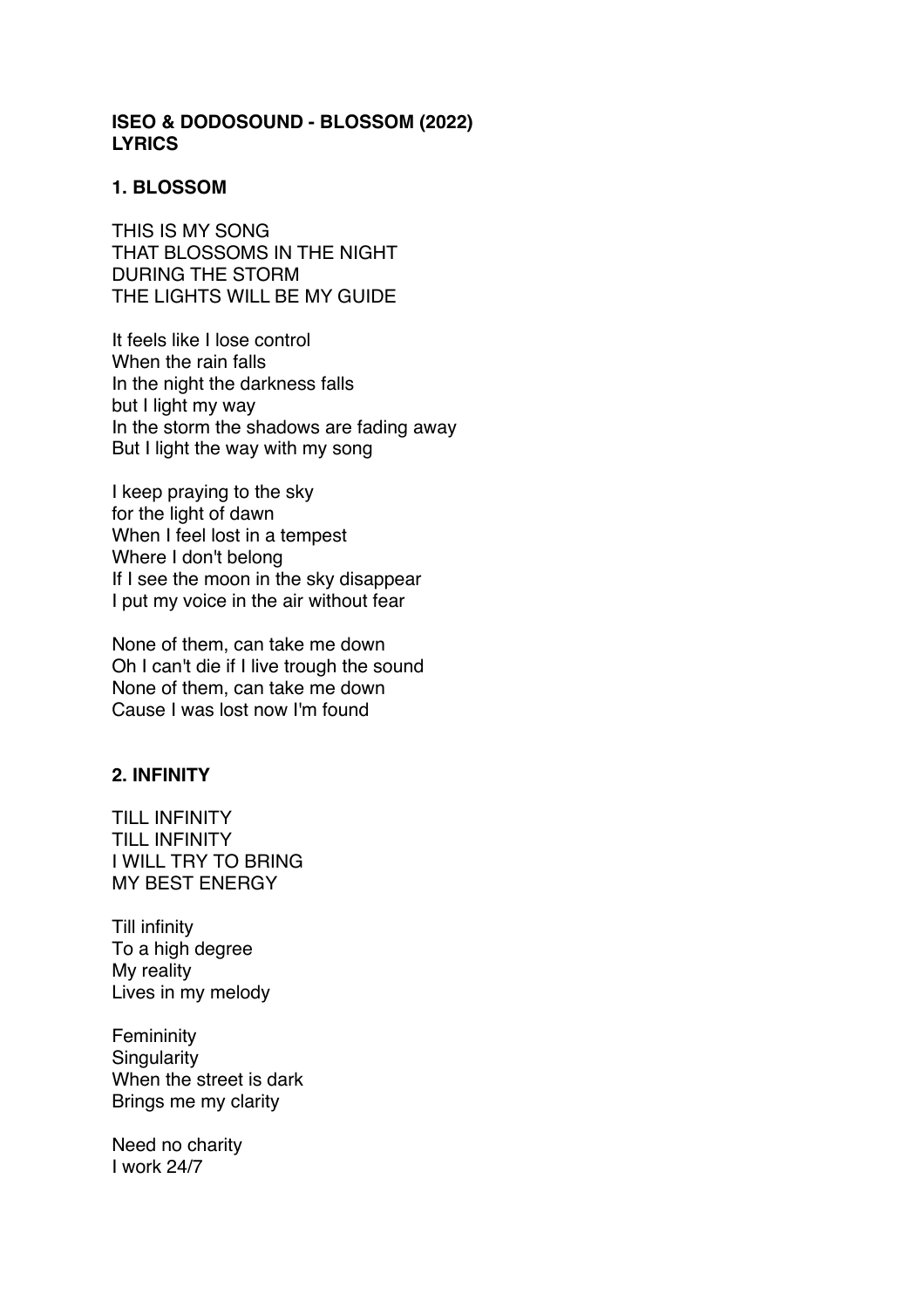Don't mind if I'm tired I will sleep in heaven

It's this old story That im telling It's your heart bumping What I'm feeling

Till infinity, To a high degree Ma reality Lives in my melody

Mi feminidad Singularidad When street is dark Traigo la claridad

Need no charity I work 24/7 Y me preparo tranquila Pa' lo que viene

It's this old story That i'm telling Corazón late Corazón siente

#### **3. I WONDER**

I WONDER X4 WHAT'S YOUR NAME? WOULD YOU GIVE ME YOUR NUMBER?

Yeah you must be a criminal oh this fever i got must be clinical when you move like a miracle cause your making everyone invisible

Yeah you got to be a criminal when you're shooting your gun that's fenomenal cause nothing's comparable when you make everyone invisible

### **4. MONEY**

IN THIS LIFE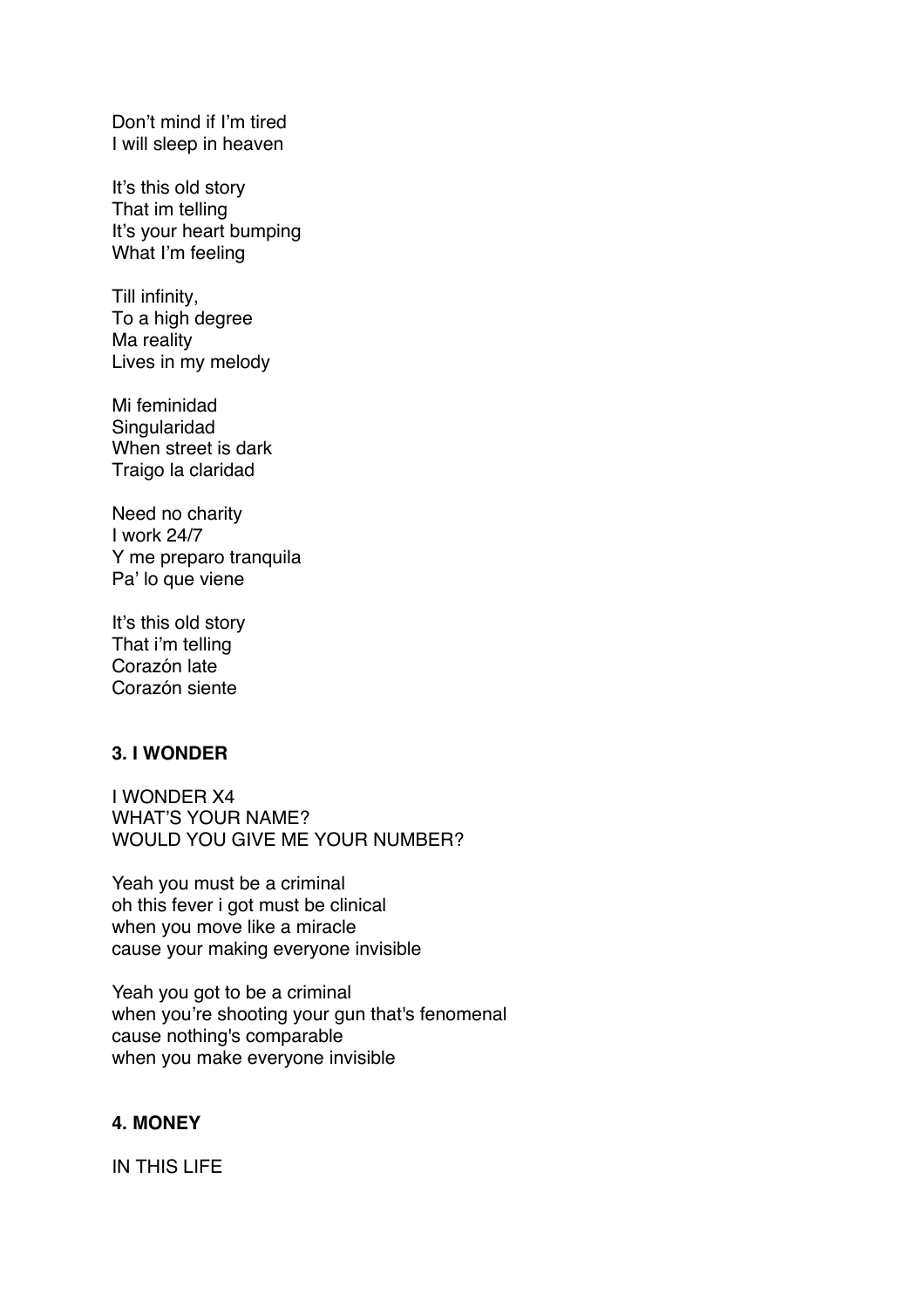THE BEST THINGS COME FOR FREE MONEY CAN'T BUY THEM LIKE THE TIME THAT FLYES AWAY FROM ME MONEY CAN'T BUY THEM

They try to control me With a dream of power and money Gonna try to make me feel lucky They will blind my eyes when I'm gambling And It's the same They try define you With a dream that will never come true That sounded like something brand new They will make you follow the sirens They'll wait for you to fall

In the end, with the cash you spend You can't buy love You can't buy the rain Nothing new, it's the same old game it's what you got You can break the chains

Love me, but don't you think that you own me And don't you try to control me You can't make me follow the sirens Cause you won't make me fall

# **5. PINK SAFARI**

I can tell you when to go fast So you and me in this room yes we can go far I can tell you when to go slow Next time you ask better go with the flow

You and me make the whole sky glow Driving the plane asking where do we go You can turn to the left to the right Take me on a trip, we are out for the night

But when the time has come don't you change the direction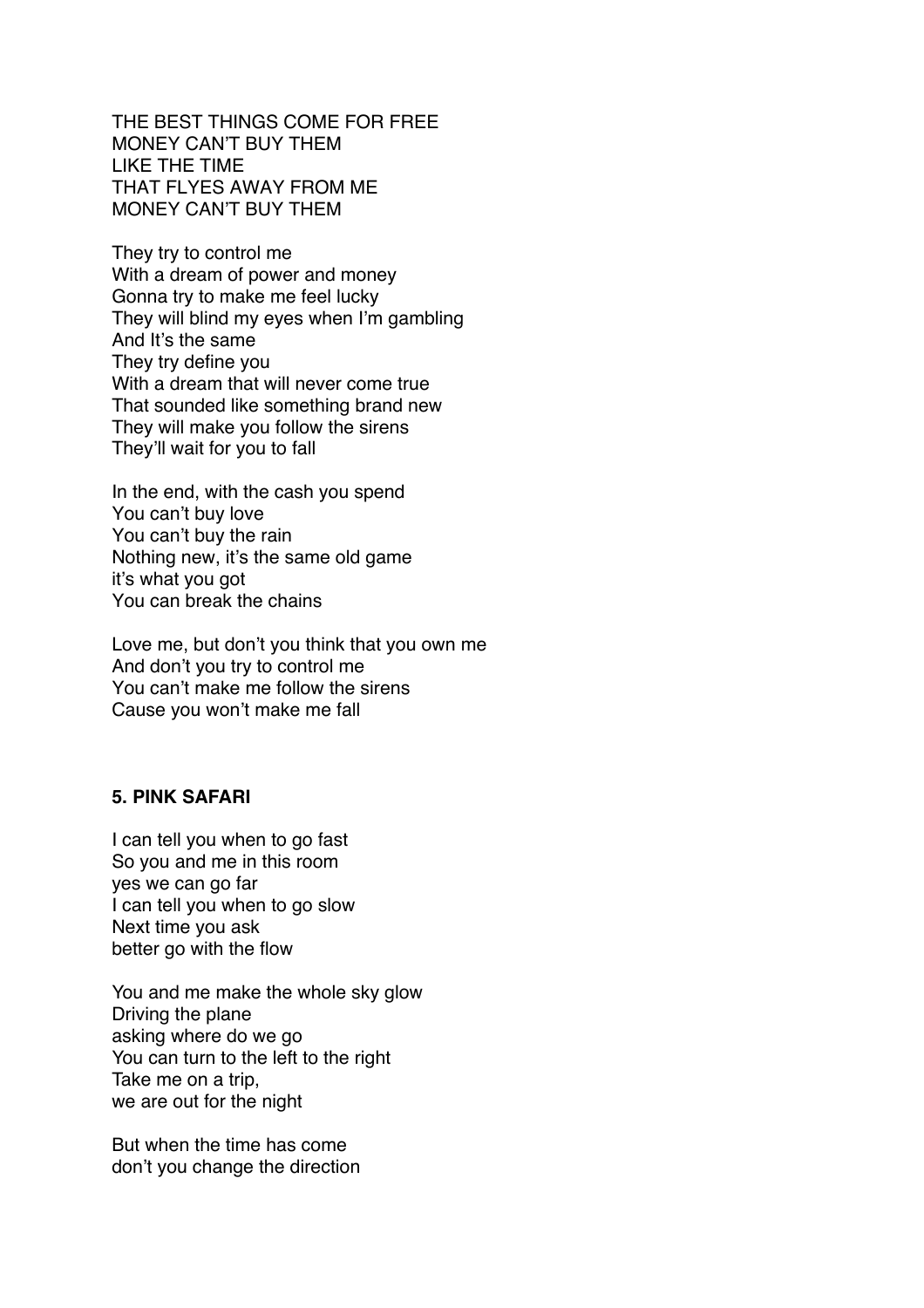Cause I can see the sky what a good connection

WE ARE LOVERS ON A PINK SAFARI DRIVING A FERRARI TO THE FULL MOON PARTY WE ARE LOVERS ON A PINK SAFARI DRIVING A FERRARI LIKE WE'RE NOT IN A HURRY

We don't need no gasoline No brakes on the road We are in the greatest scene (We) speaking in code Waiting for the great machine It's about to blow Let's speed up a little bit

# **6. ROOTSY**

ALL THE BATTLES YOU FIGHT YOU GOTTA KNOW THAT I WILL BE BY YOUR SIDE TIMES ARE SO ROUGH BUT YOU GOTTA HOLD ON PLEASE NEVER SAY GOODBYE

Sometimes you just look at the tree Forgetting there's a forest behind You're not blind but baby you can't see All the things that are out of your mind

You wonder how to find the key So easy and yet so hard The answer always comes from within It's never too late to realize

Baby baby baby you don't need to worry worry worry so just come and breathe with me breathe with me We'll wait for the sun to rise

Baby baby baby If you're feeling lonely lonely lonely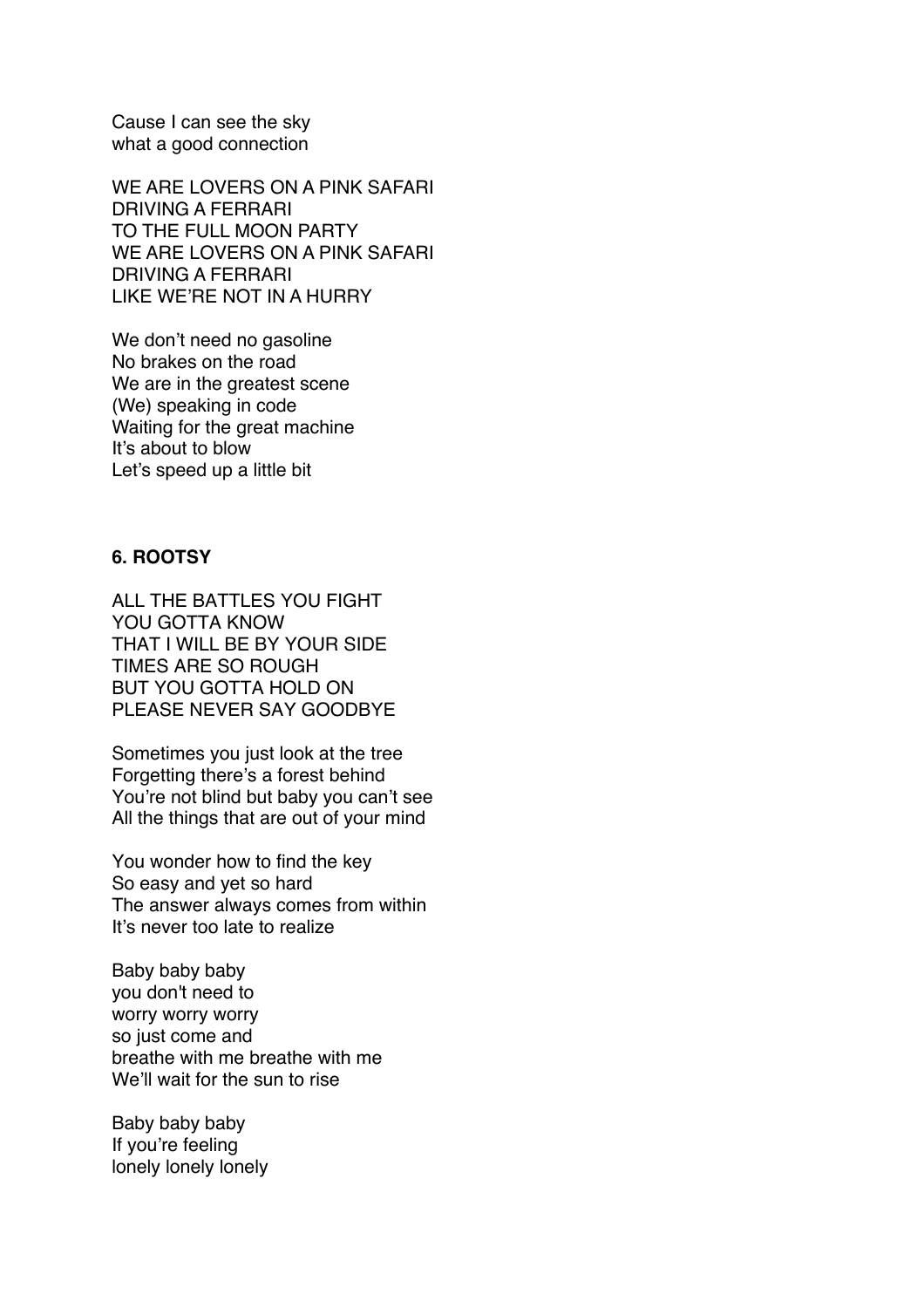come to me and breathe with me breathe with me We'll wait for the sun to rise

# **7. LOVE IS A KILLER**

I SEE YOU RUN THE STREETS AT NIGHT AND LOOK FOR A DEALER THAT'S WHEN YOU FIND MY HAND IN THE DARK AND I TREAT YOUR FEVER SO WHEN YOU BURN YOUR NIGHTS IN PAIN AND SEARCH FOR A HEALER THEY SAY FEAR AND HATE ARE STRONG BUT LOVE IS A KILLER

Hate only shoots when the love is gone Nights only die with the light of dawn Blast with the sound of a gun Wait till the morning I'm coming to save your soul

Used to remember when we where kids Just for a moment my vision clears Now we just drowning in bills Fear is taking the moments that lovers kill

So I found you When nobody heard you When nobody saw you In the dark...

Love is a killer of that I'm sure Haters are crying to find the cure Baby this feeling is pure Wait till the morning I'm saving you mon amour

If we are numbers at least we're two Feels good to know I can count on you Lovers in front of a gun You got to know that you're always my number one

So I found you When nobody heard you When nobody saw you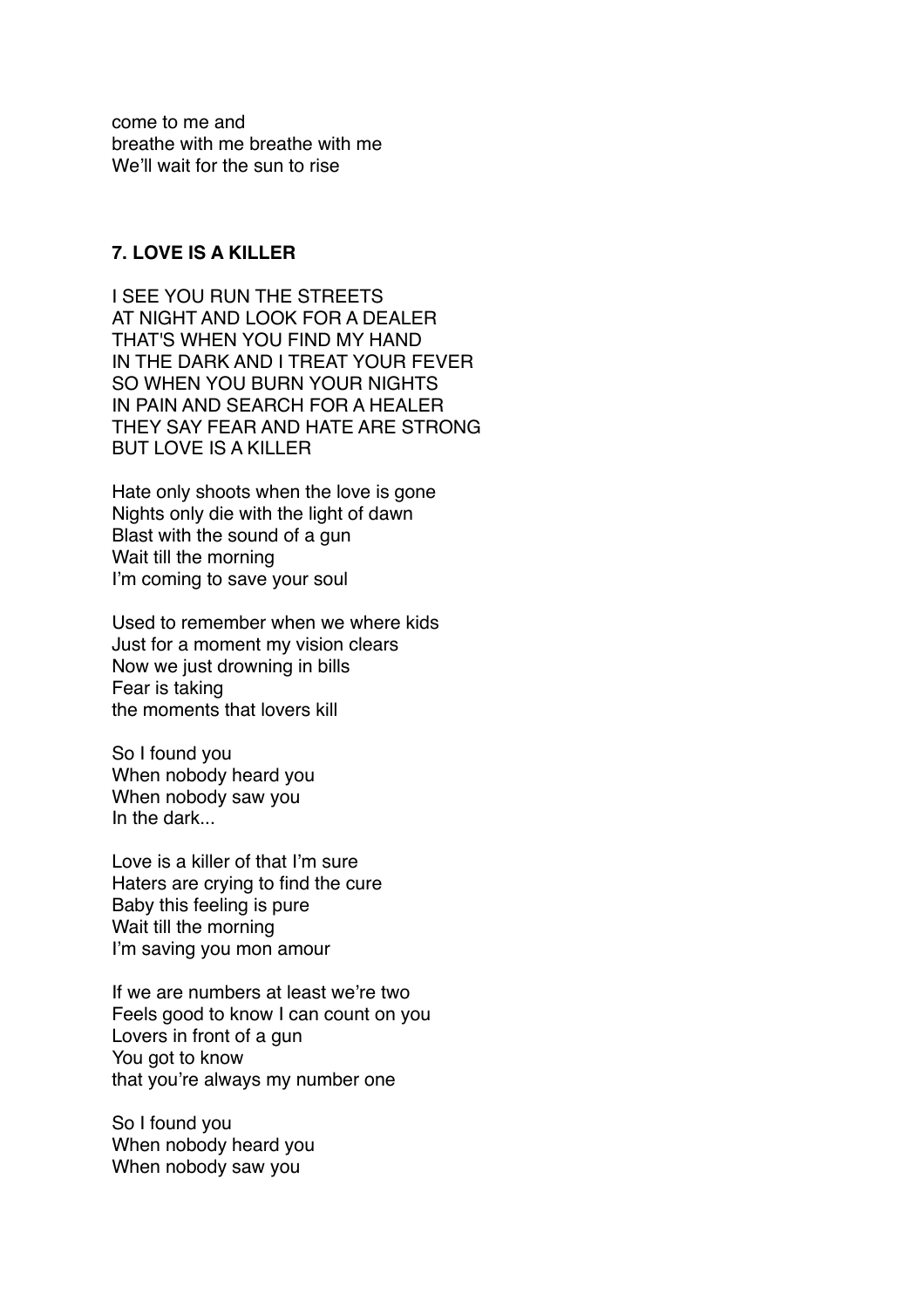And you told me That nobody loved you That's why you were hiding in the dark

# **8. ARIGATO**

It could be dance It could be techno, It could be trap or it could be pop as well, It could be rock It could be salsa too, But this is the music that comes from the bottom of my heart

Ainda me lembro Sao Paulo e Sobral ainda me penso que no foi real a memoria ta viva eu tenho gravada e quando sai eu disse obrigada

En traversant les belles montagnes Parfois le sud, parfois la Bretagne Toujours sur scène On sent votre amour Et pour cela Disons merci beaucoup

Dear India, beautiful land Everywhere you go, got to say dhanyavaad in Italia sono speciali, noi siamo fratelli, questa è la verità

I a barna, la gent que ens estima, vénen al concert ballen i ens donen calor a girona i a tota catalunya, alcen la seva mà, criden i ens donen amor

Gure etxea hurrun eta gertu Sutondo bat bezala Beroa mantentzen